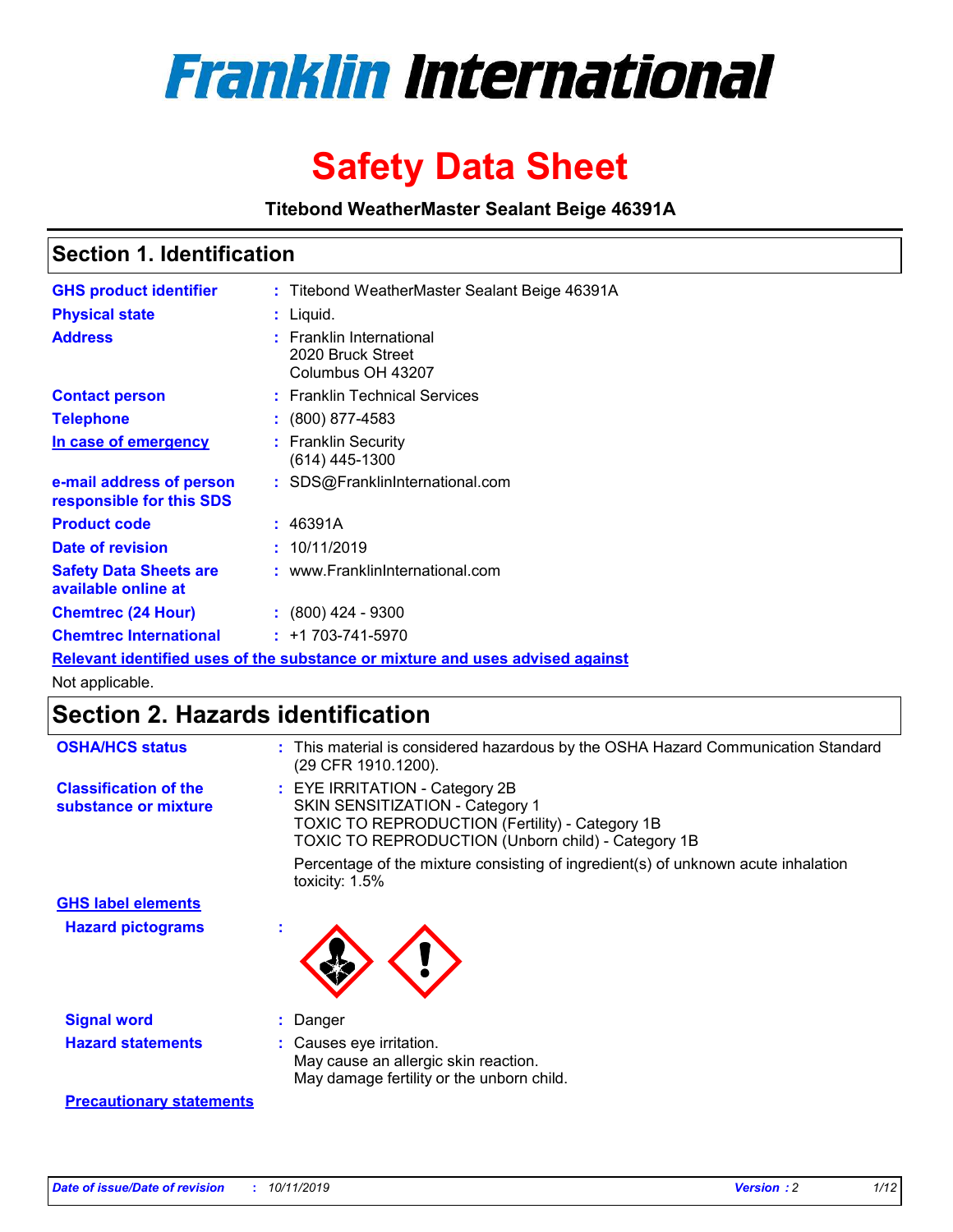## **Section 2. Hazards identification**

| <b>Prevention</b>                          | : Obtain special instructions before use. Do not handle until all safety precautions have<br>been read and understood. Wear protective gloves. Wear eye or face protection.<br>Wear protective clothing. Avoid breathing vapor. Wash hands thoroughly after handling.<br>Contaminated work clothing must not be allowed out of the workplace.                                                        |
|--------------------------------------------|------------------------------------------------------------------------------------------------------------------------------------------------------------------------------------------------------------------------------------------------------------------------------------------------------------------------------------------------------------------------------------------------------|
| <b>Response</b>                            | : IF exposed or concerned: Get medical attention. IF ON SKIN: Wash with plenty of<br>soap and water. Wash contaminated clothing before reuse. If skin irritation or rash<br>occurs: Get medical attention. IF IN EYES: Rinse cautiously with water for several<br>minutes. Remove contact lenses, if present and easy to do. Continue rinsing. If eye<br>irritation persists: Get medical attention. |
| <b>Storage</b>                             | : Store locked up.                                                                                                                                                                                                                                                                                                                                                                                   |
| <b>Disposal</b>                            | : Dispose of contents and container in accordance with all local, regional, national and<br>international regulations.                                                                                                                                                                                                                                                                               |
| <b>Hazards not otherwise</b><br>classified | : Product generates methanol during cure.                                                                                                                                                                                                                                                                                                                                                            |
|                                            |                                                                                                                                                                                                                                                                                                                                                                                                      |

# **Section 3. Composition/information on ingredients**

| <b>Substance/mixture</b><br>Mixture                  |                   |                     |
|------------------------------------------------------|-------------------|---------------------|
| <b>Ingredient name</b>                               | $\frac{9}{6}$     | <b>CAS number</b>   |
| 3-aminopropyltriethoxysilane<br>Dibutyltin dilaurate | l≤3<br>$\leq 0.3$ | 919-30-2<br>77-58-7 |

Any concentration shown as a range is to protect confidentiality or is due to batch variation.

**There are no additional ingredients present which, within the current knowledge of the supplier and in the concentrations applicable, are classified as hazardous to health or the environment and hence require reporting in this section.**

**Occupational exposure limits, if available, are listed in Section 8.**

# **Section 4. First aid measures**

| <b>Description of necessary first aid measures</b> |                                                                                                                                                                                                                                                                                                                                                                                                                                                                                                                                                                                                                                                                                                                                                                           |  |  |  |
|----------------------------------------------------|---------------------------------------------------------------------------------------------------------------------------------------------------------------------------------------------------------------------------------------------------------------------------------------------------------------------------------------------------------------------------------------------------------------------------------------------------------------------------------------------------------------------------------------------------------------------------------------------------------------------------------------------------------------------------------------------------------------------------------------------------------------------------|--|--|--|
| <b>Eye contact</b>                                 | : Immediately flush eyes with plenty of water, occasionally lifting the upper and lower<br>eyelids. Check for and remove any contact lenses. Continue to rinse for at least 10<br>minutes. If irritation persists, get medical attention.                                                                                                                                                                                                                                                                                                                                                                                                                                                                                                                                 |  |  |  |
| <b>Inhalation</b>                                  | : Remove victim to fresh air and keep at rest in a position comfortable for breathing. If<br>not breathing, if breathing is irregular or if respiratory arrest occurs, provide artificial<br>respiration or oxygen by trained personnel. It may be dangerous to the person providing<br>aid to give mouth-to-mouth resuscitation. Get medical attention. If unconscious, place<br>in recovery position and get medical attention immediately. Maintain an open airway.<br>Loosen tight clothing such as a collar, tie, belt or waistband. In case of inhalation of<br>decomposition products in a fire, symptoms may be delayed. The exposed person may<br>need to be kept under medical surveillance for 48 hours.                                                       |  |  |  |
| <b>Skin contact</b>                                | : Wash with plenty of soap and water. Remove contaminated clothing and shoes. Wash<br>contaminated clothing thoroughly with water before removing it, or wear gloves.<br>Continue to rinse for at least 10 minutes. Get medical attention. In the event of any<br>complaints or symptoms, avoid further exposure. Wash clothing before reuse. Clean<br>shoes thoroughly before reuse.                                                                                                                                                                                                                                                                                                                                                                                     |  |  |  |
| <b>Ingestion</b>                                   | : Wash out mouth with water. Remove dentures if any. Remove victim to fresh air and<br>keep at rest in a position comfortable for breathing. If material has been swallowed and<br>the exposed person is conscious, give small quantities of water to drink. Stop if the<br>exposed person feels sick as vomiting may be dangerous. Do not induce vomiting<br>unless directed to do so by medical personnel. If vomiting occurs, the head should be<br>kept low so that vomit does not enter the lungs. Get medical attention. Never give<br>anything by mouth to an unconscious person. If unconscious, place in recovery position<br>and get medical attention immediately. Maintain an open airway. Loosen tight clothing<br>such as a collar, tie, belt or waistband. |  |  |  |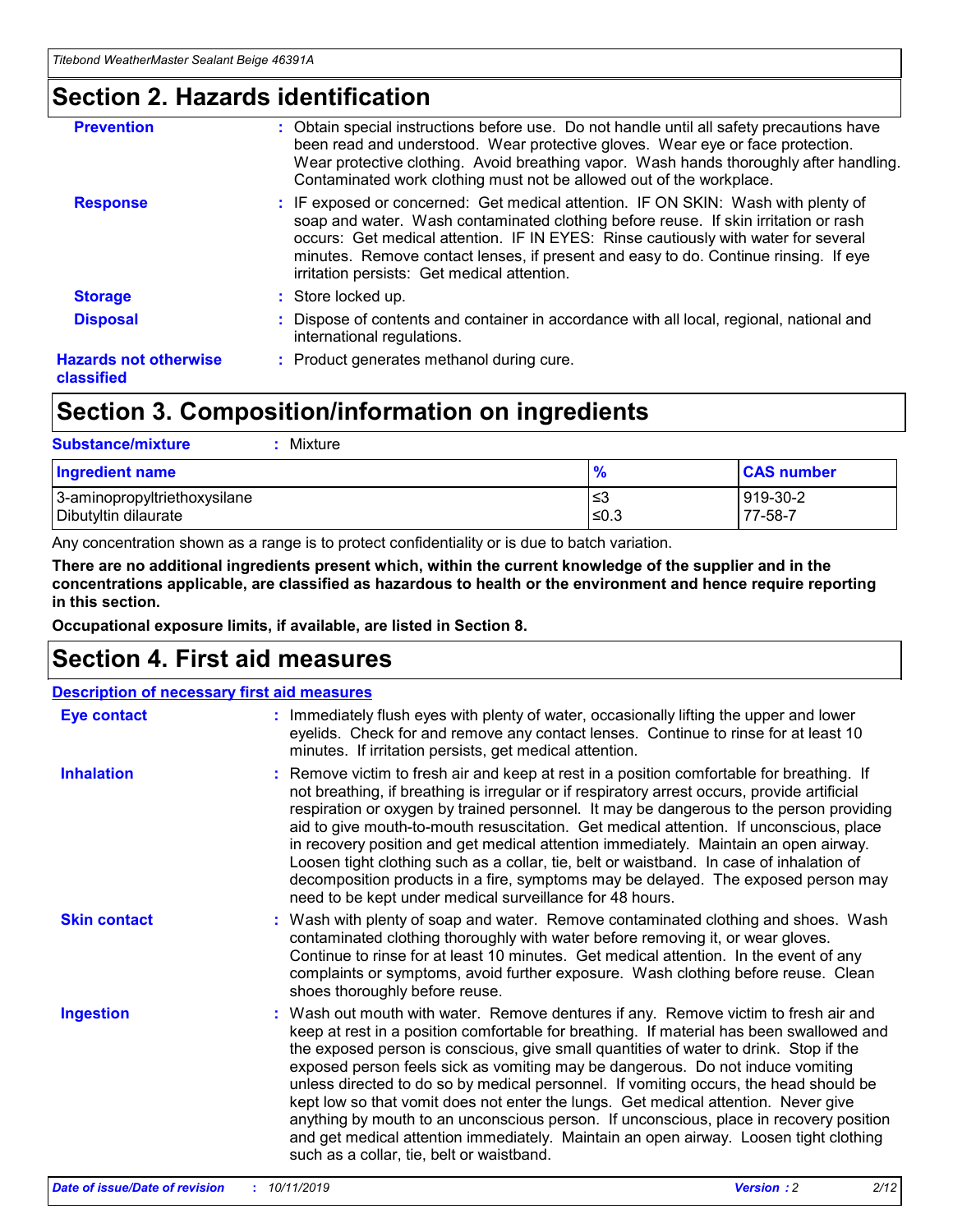# **Section 4. First aid measures**

| Most important symptoms/effects, acute and delayed |                                       |                                                                                                                                                                                                                                                                                                                                                                                                                 |  |  |  |
|----------------------------------------------------|---------------------------------------|-----------------------------------------------------------------------------------------------------------------------------------------------------------------------------------------------------------------------------------------------------------------------------------------------------------------------------------------------------------------------------------------------------------------|--|--|--|
|                                                    | <b>Potential acute health effects</b> |                                                                                                                                                                                                                                                                                                                                                                                                                 |  |  |  |
| <b>Eye contact</b>                                 |                                       | : May cause eye irritation.                                                                                                                                                                                                                                                                                                                                                                                     |  |  |  |
| <b>Inhalation</b>                                  |                                       | : No known significant effects or critical hazards.                                                                                                                                                                                                                                                                                                                                                             |  |  |  |
| <b>Skin contact</b>                                |                                       | : May cause skin irritation.                                                                                                                                                                                                                                                                                                                                                                                    |  |  |  |
| <b>Ingestion</b>                                   |                                       | : No known significant effects or critical hazards.                                                                                                                                                                                                                                                                                                                                                             |  |  |  |
| Over-exposure signs/symptoms                       |                                       |                                                                                                                                                                                                                                                                                                                                                                                                                 |  |  |  |
| <b>Eye contact</b>                                 |                                       | : Adverse symptoms may include the following:<br>irritation<br>watering<br>redness                                                                                                                                                                                                                                                                                                                              |  |  |  |
| <b>Inhalation</b>                                  |                                       | : Adverse symptoms may include the following:<br>reduced fetal weight<br>increase in fetal deaths<br>skeletal malformations                                                                                                                                                                                                                                                                                     |  |  |  |
| <b>Skin contact</b>                                |                                       | : Adverse symptoms may include the following:<br>irritation<br>redness<br>reduced fetal weight<br>increase in fetal deaths<br>skeletal malformations                                                                                                                                                                                                                                                            |  |  |  |
| <b>Ingestion</b>                                   |                                       | : Adverse symptoms may include the following:<br>reduced fetal weight<br>increase in fetal deaths<br>skeletal malformations                                                                                                                                                                                                                                                                                     |  |  |  |
|                                                    |                                       | <b>Indication of immediate medical attention and special treatment needed, if necessary</b>                                                                                                                                                                                                                                                                                                                     |  |  |  |
| <b>Notes to physician</b>                          |                                       | : In case of inhalation of decomposition products in a fire, symptoms may be delayed.<br>The exposed person may need to be kept under medical surveillance for 48 hours.                                                                                                                                                                                                                                        |  |  |  |
| <b>Specific treatments</b>                         |                                       | : No specific treatment.                                                                                                                                                                                                                                                                                                                                                                                        |  |  |  |
| <b>Protection of first-aiders</b>                  |                                       | : No action shall be taken involving any personal risk or without suitable training. If it is<br>suspected that fumes are still present, the rescuer should wear an appropriate mask or<br>self-contained breathing apparatus. It may be dangerous to the person providing aid to<br>give mouth-to-mouth resuscitation. Wash contaminated clothing thoroughly with water<br>before removing it, or wear gloves. |  |  |  |

**See toxicological information (Section 11)**

## **Section 5. Fire-fighting measures**

| <b>Extinguishing media</b>                             |                                                                                                                                                                                                     |
|--------------------------------------------------------|-----------------------------------------------------------------------------------------------------------------------------------------------------------------------------------------------------|
| <b>Suitable extinguishing</b><br>media                 | : Use an extinguishing agent suitable for the surrounding fire.                                                                                                                                     |
| <b>Unsuitable extinguishing</b><br>media               | : None known.                                                                                                                                                                                       |
| <b>Specific hazards arising</b><br>from the chemical   | : In a fire or if heated, a pressure increase will occur and the container may burst.                                                                                                               |
| <b>Hazardous thermal</b><br>decomposition products     | : Decomposition products may include the following materials:<br>carbon dioxide<br>carbon monoxide<br>nitrogen oxides<br>metal oxide/oxides                                                         |
| <b>Special protective actions</b><br>for fire-fighters | : Promptly isolate the scene by removing all persons from the vicinity of the incident if<br>there is a fire. No action shall be taken involving any personal risk or without suitable<br>training. |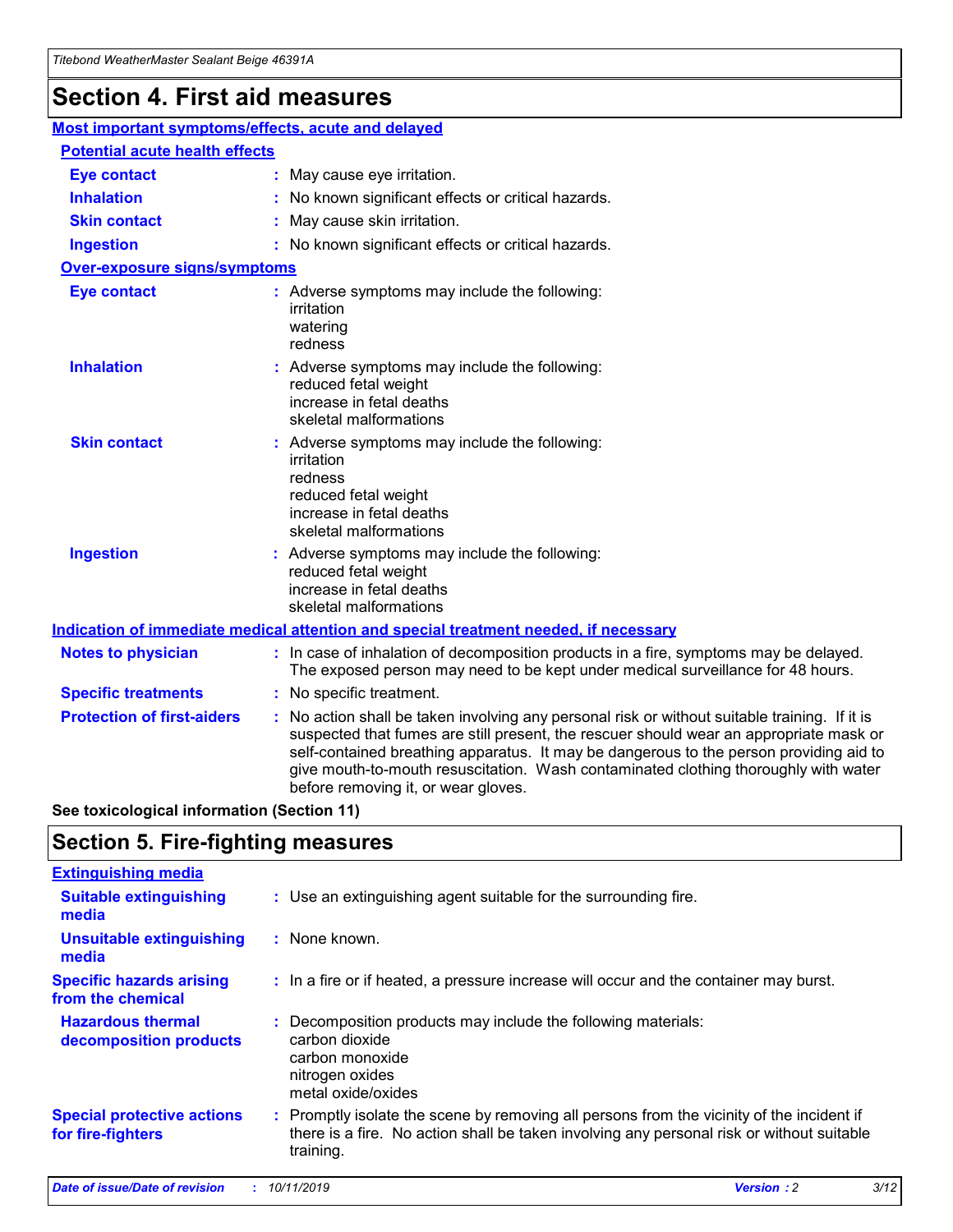## **Section 5. Fire-fighting measures**

**Special protective equipment for fire-fighters** Fire-fighters should wear appropriate protective equipment and self-contained breathing **:** apparatus (SCBA) with a full face-piece operated in positive pressure mode.

## **Section 6. Accidental release measures**

#### **Personal precautions, protective equipment and emergency procedures**

| For non-emergency<br>personnel                               | : No action shall be taken involving any personal risk or without suitable training.<br>Evacuate surrounding areas. Keep unnecessary and unprotected personnel from<br>entering. Do not touch or walk through spilled material. Avoid breathing vapor or mist.<br>Provide adequate ventilation. Wear appropriate respirator when ventilation is<br>inadequate. Put on appropriate personal protective equipment.                                                                                                                                                                                                                                                                                             |
|--------------------------------------------------------------|--------------------------------------------------------------------------------------------------------------------------------------------------------------------------------------------------------------------------------------------------------------------------------------------------------------------------------------------------------------------------------------------------------------------------------------------------------------------------------------------------------------------------------------------------------------------------------------------------------------------------------------------------------------------------------------------------------------|
|                                                              | For emergency responders : If specialized clothing is required to deal with the spillage, take note of any information in<br>Section 8 on suitable and unsuitable materials. See also the information in "For non-<br>emergency personnel".                                                                                                                                                                                                                                                                                                                                                                                                                                                                  |
| <b>Environmental precautions</b>                             | : Avoid dispersal of spilled material and runoff and contact with soil, waterways, drains<br>and sewers. Inform the relevant authorities if the product has caused environmental<br>pollution (sewers, waterways, soil or air).                                                                                                                                                                                                                                                                                                                                                                                                                                                                              |
| <b>Methods and materials for containment and cleaning up</b> |                                                                                                                                                                                                                                                                                                                                                                                                                                                                                                                                                                                                                                                                                                              |
| <b>Small spill</b>                                           | : Stop leak if without risk. Move containers from spill area. Dilute with water and mop up<br>if water-soluble. Alternatively, or if water-insoluble, absorb with an inert dry material and<br>place in an appropriate waste disposal container. Dispose of via a licensed waste<br>disposal contractor.                                                                                                                                                                                                                                                                                                                                                                                                     |
| <b>Large spill</b>                                           | : Stop leak if without risk. Move containers from spill area. Approach release from<br>upwind. Prevent entry into sewers, water courses, basements or confined areas. Wash<br>spillages into an effluent treatment plant or proceed as follows. Contain and collect<br>spillage with non-combustible, absorbent material e.g. sand, earth, vermiculite or<br>diatomaceous earth and place in container for disposal according to local regulations<br>(see Section 13). Dispose of via a licensed waste disposal contractor. Contaminated<br>absorbent material may pose the same hazard as the spilled product. Note: see<br>Section 1 for emergency contact information and Section 13 for waste disposal. |

# **Section 7. Handling and storage**

| <b>Precautions for safe handling</b>                                             |                                                                                                                                                                                                                                                                                                                                                                                                                                                                                                                                                                                                                                                                                                                                                                                                                                                  |
|----------------------------------------------------------------------------------|--------------------------------------------------------------------------------------------------------------------------------------------------------------------------------------------------------------------------------------------------------------------------------------------------------------------------------------------------------------------------------------------------------------------------------------------------------------------------------------------------------------------------------------------------------------------------------------------------------------------------------------------------------------------------------------------------------------------------------------------------------------------------------------------------------------------------------------------------|
| <b>Protective measures</b>                                                       | : Put on appropriate personal protective equipment (see Section 8). Persons with a<br>history of skin sensitization problems should not be employed in any process in which<br>this product is used. Avoid exposure - obtain special instructions before use. Avoid<br>exposure during pregnancy. Do not handle until all safety precautions have been read<br>and understood. Do not get in eyes or on skin or clothing. Do not ingest. Avoid<br>breathing vapor or mist. If during normal use the material presents a respiratory hazard,<br>use only with adequate ventilation or wear appropriate respirator. Keep in the original<br>container or an approved alternative made from a compatible material, kept tightly<br>closed when not in use. Empty containers retain product residue and can be hazardous.<br>Do not reuse container. |
| <b>Advice on general</b><br>occupational hygiene                                 | : Eating, drinking and smoking should be prohibited in areas where this material is<br>handled, stored and processed. Workers should wash hands and face before eating,<br>drinking and smoking. Remove contaminated clothing and protective equipment before<br>entering eating areas. See also Section 8 for additional information on hygiene<br>measures.                                                                                                                                                                                                                                                                                                                                                                                                                                                                                    |
| <b>Conditions for safe storage,</b><br>including any<br><b>incompatibilities</b> | Store between the following temperatures: 0 to $120^{\circ}$ C (32 to $248^{\circ}$ F). Store in<br>accordance with local regulations. Store in original container protected from direct<br>sunlight in a dry, cool and well-ventilated area, away from incompatible materials (see<br>Section 10) and food and drink. Store locked up. Keep container tightly closed and<br>sealed until ready for use. Containers that have been opened must be carefully<br>resealed and kept upright to prevent leakage. Do not store in unlabeled containers.<br>Use appropriate containment to avoid environmental contamination. See Section 10 for<br>incompatible materials before handling or use.                                                                                                                                                     |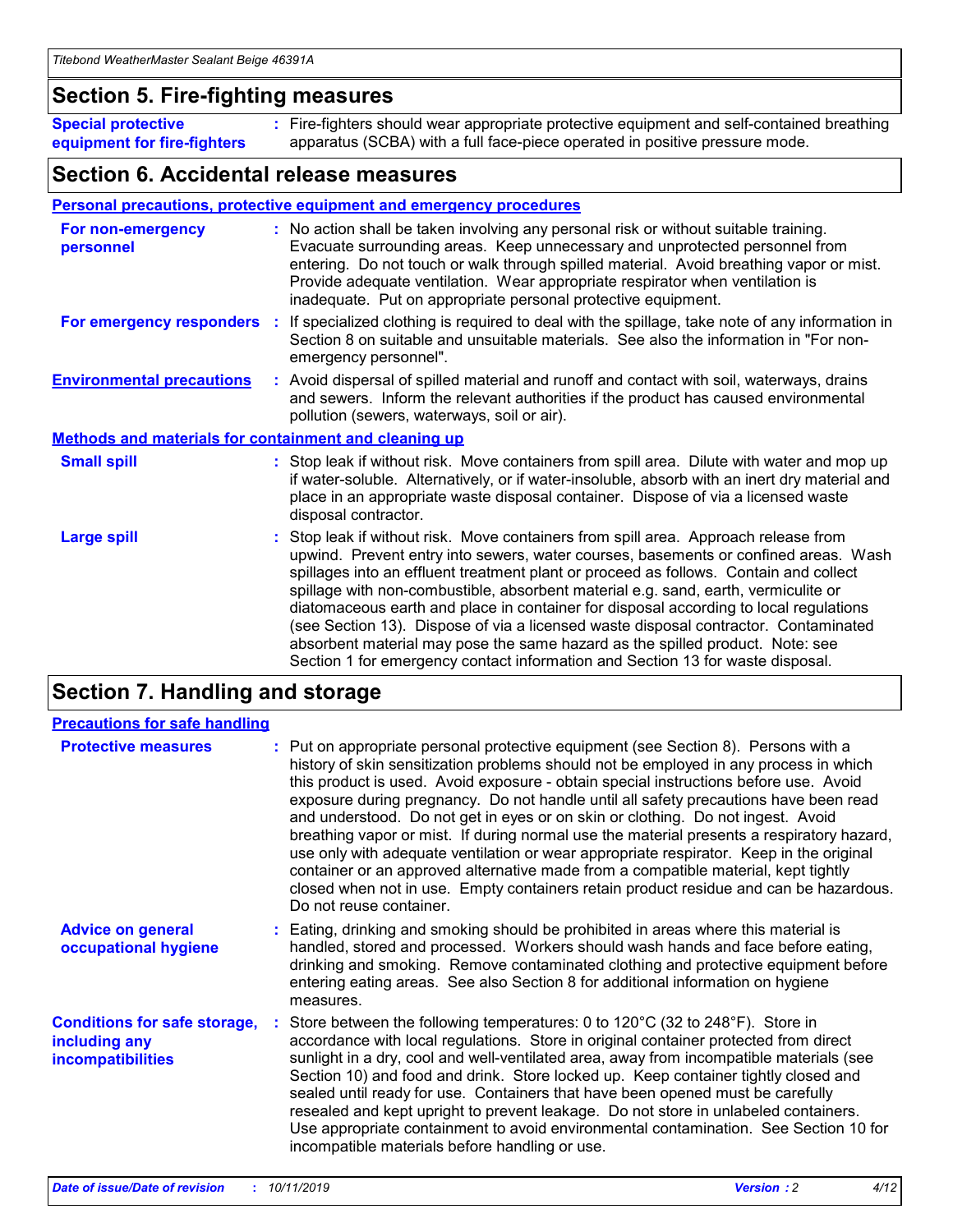# **Section 8. Exposure controls/personal protection**

#### **Control parameters**

### **Occupational exposure limits**

| <b>Ingredient name</b>                               |    |                                          | <b>Exposure limits</b>                                                                                                                                                                                                                                                                                                                                                                                                                                                                                                                                                                                                 |
|------------------------------------------------------|----|------------------------------------------|------------------------------------------------------------------------------------------------------------------------------------------------------------------------------------------------------------------------------------------------------------------------------------------------------------------------------------------------------------------------------------------------------------------------------------------------------------------------------------------------------------------------------------------------------------------------------------------------------------------------|
| 3-aminopropyltriethoxysilane<br>Dibutyltin dilaurate |    |                                          | None.<br>ACGIH TLV (United States, 3/2019). Absorbed through skin.<br>Notes: as Sn<br>TWA: 0.1 mg/m <sup>3</sup> , (as Sn) 8 hours.<br>STEL: 0.2 mg/m <sup>3</sup> , (as Sn) 15 minutes.<br>NIOSH REL (United States, 10/2016). Absorbed through skin.<br>Notes: as Sn<br>TWA: 0.1 mg/m <sup>3</sup> , (as Sn) 10 hours.<br>OSHA PEL (United States, 5/2018). Notes: as Sn<br>TWA: $0.1 \text{ mg/m}^3$ , (as Sn) 8 hours.<br>OSHA PEL 1989 (United States, 3/1989). Absorbed through skin.<br>Notes: measured as Sn<br>TWA: 0.1 mg/m <sup>3</sup> , (measured as Sn) 8 hours. Form: Organic                           |
| <b>Appropriate engineering</b><br>controls           |    |                                          | : If user operations generate dust, fumes, gas, vapor or mist, use process enclosures,<br>local exhaust ventilation or other engineering controls to keep worker exposure to<br>airborne contaminants below any recommended or statutory limits.                                                                                                                                                                                                                                                                                                                                                                       |
| <b>Environmental exposure</b><br><b>controls</b>     |    |                                          | Emissions from ventilation or work process equipment should be checked to ensure<br>they comply with the requirements of environmental protection legislation. In some<br>cases, fume scrubbers, filters or engineering modifications to the process equipment<br>will be necessary to reduce emissions to acceptable levels.                                                                                                                                                                                                                                                                                          |
| <b>Individual protection measures</b>                |    |                                          |                                                                                                                                                                                                                                                                                                                                                                                                                                                                                                                                                                                                                        |
| <b>Hygiene measures</b>                              |    |                                          | : Wash hands, forearms and face thoroughly after handling chemical products, before<br>eating, smoking and using the lavatory and at the end of the working period.<br>Appropriate techniques should be used to remove potentially contaminated clothing.<br>Contaminated work clothing should not be allowed out of the workplace. Wash<br>contaminated clothing before reusing. Ensure that eyewash stations and safety<br>showers are close to the workstation location.                                                                                                                                            |
| <b>Eye/face protection</b>                           |    |                                          | : Safety eyewear complying with an approved standard should be used when a risk<br>assessment indicates this is necessary to avoid exposure to liquid splashes, mists,<br>gases or dusts. If contact is possible, the following protection should be worn, unless<br>the assessment indicates a higher degree of protection: chemical splash goggles.                                                                                                                                                                                                                                                                  |
| <b>Skin protection</b>                               |    |                                          |                                                                                                                                                                                                                                                                                                                                                                                                                                                                                                                                                                                                                        |
| <b>Hand protection</b>                               |    |                                          | : Chemical-resistant, impervious gloves complying with an approved standard should be<br>worn at all times when handling chemical products if a risk assessment indicates this is<br>necessary. Considering the parameters specified by the glove manufacturer, check<br>during use that the gloves are still retaining their protective properties. It should be<br>noted that the time to breakthrough for any glove material may be different for different<br>glove manufacturers. In the case of mixtures, consisting of several substances, the<br>protection time of the gloves cannot be accurately estimated. |
| <b>Body protection</b>                               |    | handling this product.                   | Personal protective equipment for the body should be selected based on the task being<br>performed and the risks involved and should be approved by a specialist before                                                                                                                                                                                                                                                                                                                                                                                                                                                |
| <b>Other skin protection</b>                         |    | specialist before handling this product. | : Appropriate footwear and any additional skin protection measures should be selected<br>based on the task being performed and the risks involved and should be approved by a                                                                                                                                                                                                                                                                                                                                                                                                                                          |
| <b>Respiratory protection</b>                        | ÷. | aspects of use.                          | Based on the hazard and potential for exposure, select a respirator that meets the<br>appropriate standard or certification. Respirators must be used according to a<br>respiratory protection program to ensure proper fitting, training, and other important                                                                                                                                                                                                                                                                                                                                                         |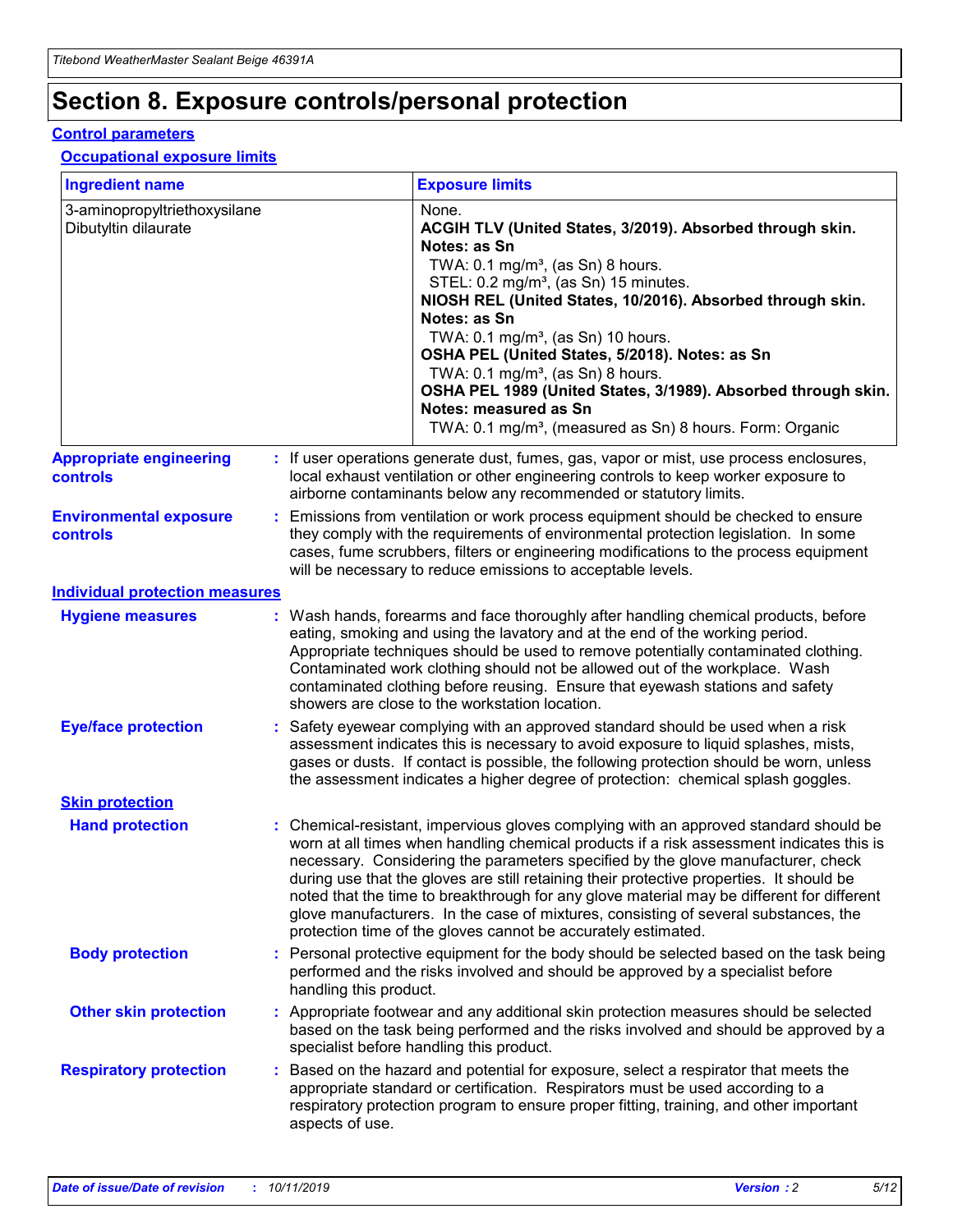## **Section 9. Physical and chemical properties**

#### **Appearance**

| <b>Physical state</b>                             | : Liquid. [Paste.]                                                |
|---------------------------------------------------|-------------------------------------------------------------------|
| Color                                             | Beige.                                                            |
| Odor                                              | None [Slight]                                                     |
| <b>Odor threshold</b>                             | : Not available.                                                  |
| рH                                                | : Not applicable.                                                 |
| <b>Melting point</b>                              | : Not available.                                                  |
| <b>Boiling point</b>                              | : $>100^{\circ}$ C ( $>212^{\circ}$ F)                            |
| <b>Flash point</b>                                | : Closed cup: $>200^{\circ}$ C ( $>392^{\circ}$ F) [Setaflash.]   |
| <b>Evaporation rate</b>                           | $:$ <1 (butyl acetate = 1)                                        |
| <b>Flammability (solid, gas)</b>                  | : Not available.                                                  |
| Lower and upper explosive<br>(flammable) limits   | : Not available.                                                  |
| <b>VOC (less water, less</b><br>exempt solvents)  | $: 0$ g/l                                                         |
| <b>Volatility</b>                                 | $: 0\%$ (w/w)                                                     |
| <b>Vapor density</b>                              | : Not available.                                                  |
| <b>Relative density</b>                           | : 1.4329                                                          |
| <b>Solubility</b>                                 | : Insoluble in the following materials: cold water and hot water. |
| <b>Solubility in water</b>                        | : Not available.                                                  |
| <b>Partition coefficient: n-</b><br>octanol/water | : Not available.                                                  |
| <b>Auto-ignition temperature</b>                  | : Not available.                                                  |
| <b>Decomposition temperature</b>                  | : Not available.                                                  |
| <b>Viscosity</b>                                  | : Not available.                                                  |

# **Section 10. Stability and reactivity**

| <b>Reactivity</b>                            |    | : No specific test data related to reactivity available for this product or its ingredients.            |
|----------------------------------------------|----|---------------------------------------------------------------------------------------------------------|
| <b>Chemical stability</b>                    |    | : The product is stable.                                                                                |
| <b>Possibility of hazardous</b><br>reactions |    | : Under normal conditions of storage and use, hazardous reactions will not occur.                       |
| <b>Conditions to avoid</b>                   |    | : No specific data.                                                                                     |
| <b>Incompatible materials</b>                | ٠. | No specific data.                                                                                       |
| <b>Hazardous decomposition</b><br>products   | ÷. | Under normal conditions of storage and use, hazardous decomposition products should<br>not be produced. |

# **Section 11. Toxicological information**

### **Information on toxicological effects**

#### **Acute toxicity**

| <b>Product/ingredient name</b> | <b>Result</b>           | <b>Species</b> | <b>Dose</b>                | <b>Exposure</b> |
|--------------------------------|-------------------------|----------------|----------------------------|-----------------|
| 3-aminopropyltriethoxysilane   | <b>ILD50 Dermal</b>     | Rabbit         | 4.29 g/kg                  |                 |
| Dibutyltin dilaurate           | ILD50 Oral<br>LD50 Oral | Rat<br>Rat     | $1.57$ g/kg<br>175 $mg/kg$ |                 |
|                                |                         |                |                            |                 |

**Irritation/Corrosion**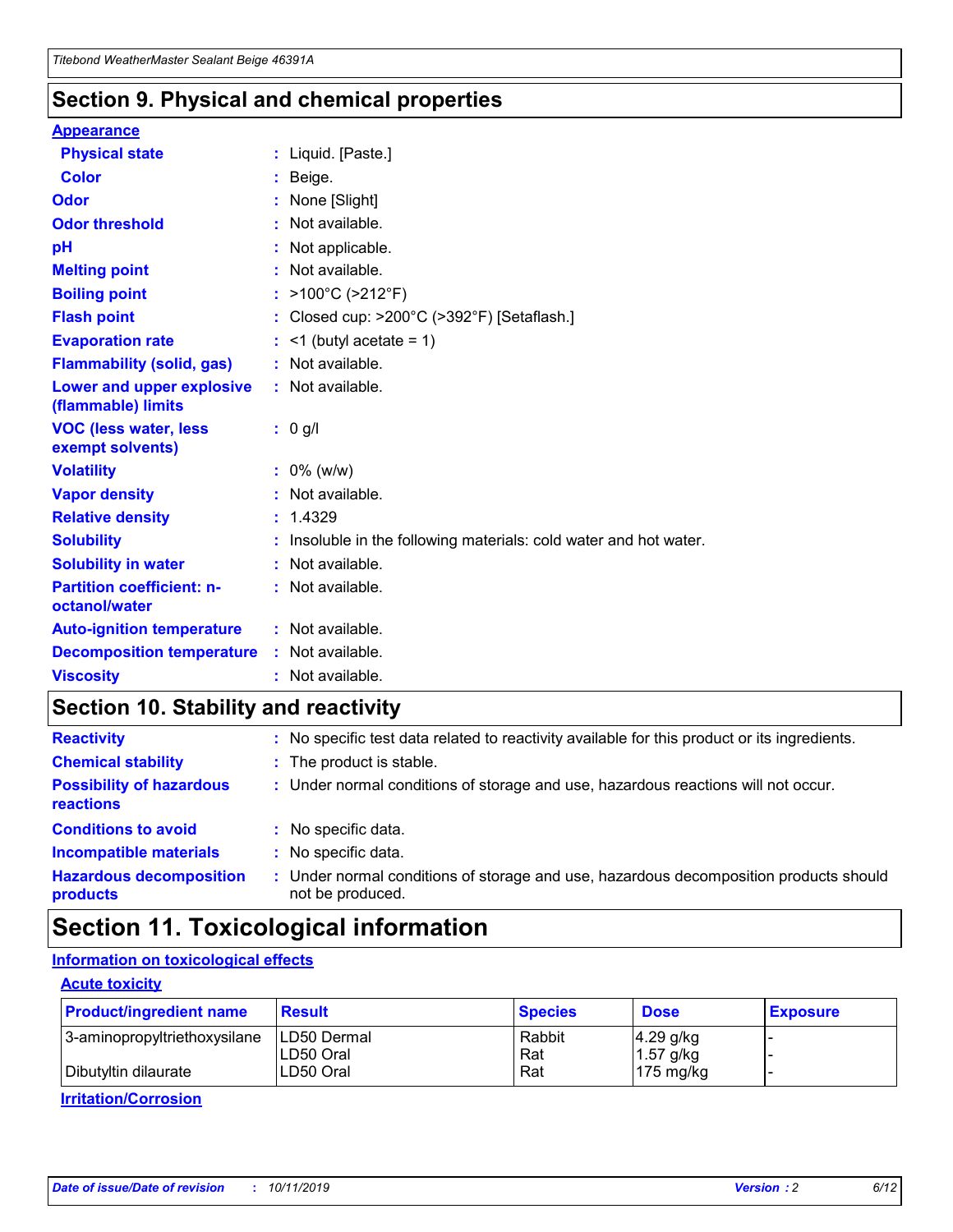# **Section 11. Toxicological information**

| <b>Product/ingredient name</b> | <b>Result</b>            | <b>Species</b> | <b>Score</b> | <b>Exposure</b>           | <b>Observation</b> |
|--------------------------------|--------------------------|----------------|--------------|---------------------------|--------------------|
| 3-aminopropyltriethoxysilane   | Eyes - Mild irritant     | Rabbit         |              | $100$ mg                  |                    |
|                                | Eyes - Severe irritant   | Rabbit         |              | 24 hours 750              |                    |
|                                |                          |                |              | ug                        |                    |
|                                | Skin - Severe irritant   | Rabbit         |              | 24 hours 5                | -                  |
| Dibutyltin dilaurate           | Eyes - Moderate irritant | Rabbit         |              | mq<br><b>24 hours 100</b> |                    |
|                                |                          |                |              | mg                        |                    |
|                                | Skin - Severe irritant   | Rabbit         |              | 500 mg                    |                    |

### **Sensitization**

Not available.

#### **Mutagenicity**

Not available.

#### **Carcinogenicity**

Not available.

#### **Reproductive toxicity**

Not available.

#### **Teratogenicity**

Not available.

#### **Specific target organ toxicity (single exposure)**

Not available.

#### **Specific target organ toxicity (repeated exposure)**

| <b>Name</b>                                                                  |                                                                            | <b>Category</b>                                     | <b>Route of</b><br>exposure | <b>Target organs</b> |
|------------------------------------------------------------------------------|----------------------------------------------------------------------------|-----------------------------------------------------|-----------------------------|----------------------|
| Dibutyltin dilaurate                                                         |                                                                            | Category 1                                          | -                           | respiratory system   |
| <b>Aspiration hazard</b><br>Not available.                                   |                                                                            |                                                     |                             |                      |
| <b>Information on the likely</b><br>routes of exposure                       | : Not available.                                                           |                                                     |                             |                      |
| <b>Potential acute health effects</b>                                        |                                                                            |                                                     |                             |                      |
| <b>Eye contact</b>                                                           | : May cause eye irritation.                                                |                                                     |                             |                      |
| <b>Inhalation</b>                                                            |                                                                            | : No known significant effects or critical hazards. |                             |                      |
| <b>Skin contact</b>                                                          | : May cause skin irritation.                                               |                                                     |                             |                      |
| <b>Ingestion</b>                                                             |                                                                            | : No known significant effects or critical hazards. |                             |                      |
| Symptoms related to the physical, chemical and toxicological characteristics |                                                                            |                                                     |                             |                      |
| <b>Eye contact</b>                                                           | irritation<br>watering<br>redness                                          | : Adverse symptoms may include the following:       |                             |                      |
| <b>Inhalation</b>                                                            | reduced fetal weight<br>increase in fetal deaths<br>skeletal malformations | : Adverse symptoms may include the following:       |                             |                      |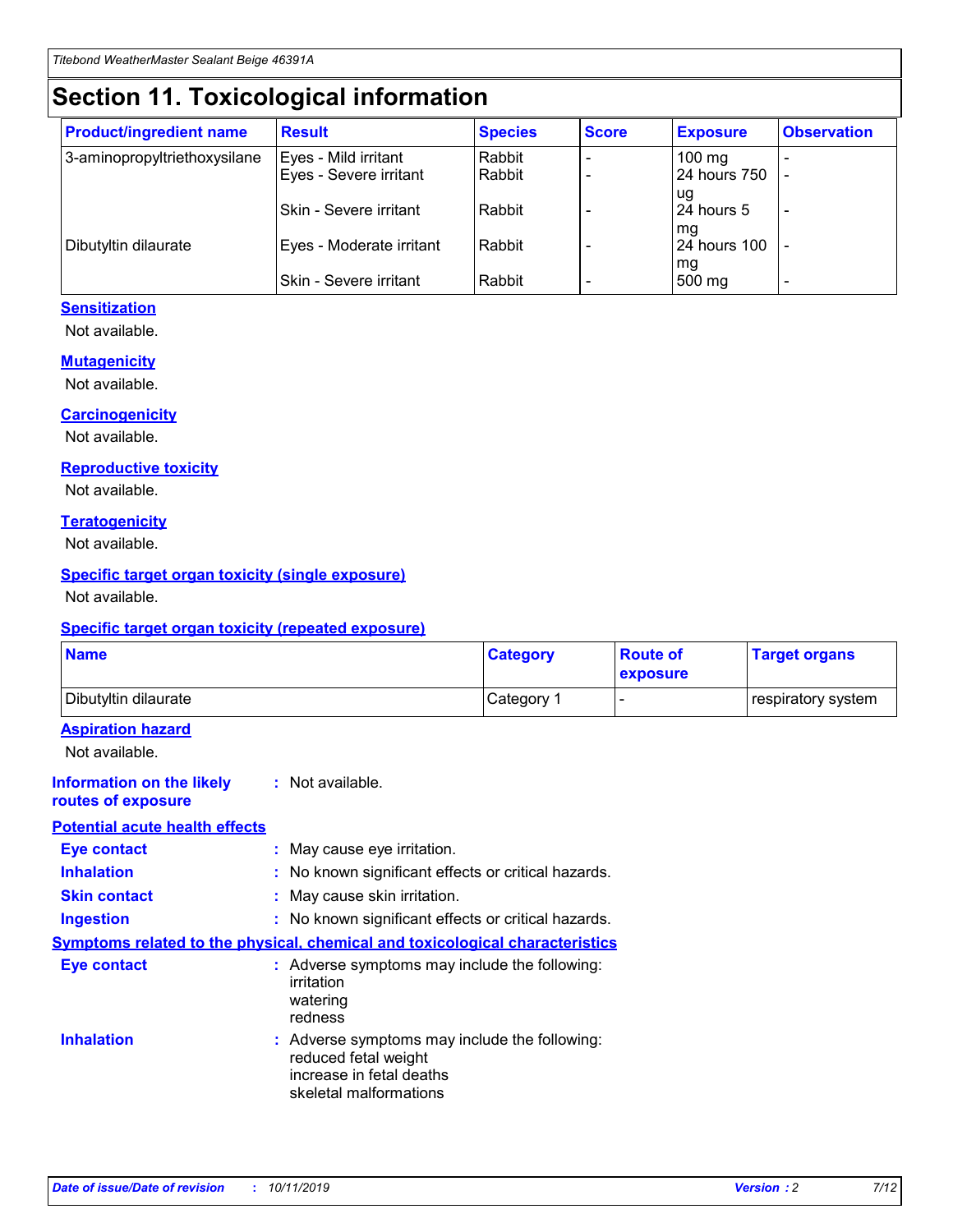# **Section 11. Toxicological information**

| <b>Skin contact</b>                     | : Adverse symptoms may include the following:                                                            |
|-----------------------------------------|----------------------------------------------------------------------------------------------------------|
|                                         | irritation                                                                                               |
|                                         | redness                                                                                                  |
|                                         | reduced fetal weight                                                                                     |
|                                         | increase in fetal deaths                                                                                 |
|                                         | skeletal malformations                                                                                   |
| <b>Ingestion</b>                        | : Adverse symptoms may include the following:                                                            |
|                                         | reduced fetal weight                                                                                     |
|                                         | increase in fetal deaths                                                                                 |
|                                         | skeletal malformations                                                                                   |
|                                         | Delayed and immediate effects and also chronic effects from short and long term exposure                 |
| <b>Short term exposure</b>              |                                                                                                          |
| <b>Potential immediate</b>              | : Not available.                                                                                         |
| effects                                 |                                                                                                          |
| <b>Potential delayed effects</b>        | : Not available.                                                                                         |
| Long term exposure                      |                                                                                                          |
| <b>Potential immediate</b>              | : Not available.                                                                                         |
| effects                                 |                                                                                                          |
| <b>Potential delayed effects</b>        | : Not available.                                                                                         |
| <b>Potential chronic health effects</b> |                                                                                                          |
| Not available.                          |                                                                                                          |
| <b>General</b>                          | : Once sensitized, a severe allergic reaction may occur when subsequently exposed to<br>very low levels. |
| <b>Carcinogenicity</b>                  | : No known significant effects or critical hazards.                                                      |
| <b>Mutagenicity</b>                     | : No known significant effects or critical hazards.                                                      |
| <b>Teratogenicity</b>                   | May damage the unborn child.                                                                             |
| <b>Developmental effects</b>            | : No known significant effects or critical hazards.                                                      |
| <b>Fertility effects</b>                | May damage fertility.                                                                                    |
| <b>Numerical measures of toxicity</b>   |                                                                                                          |
| <b>Acute toxicity estimates</b>         |                                                                                                          |
| الملحلة والمستحقق فالمرابط              |                                                                                                          |

Not available.

# **Section 12. Ecological information**

#### **Toxicity**

| <b>Product/ingredient name</b> | <b>Result</b>                     | <b>Species</b>                       | <b>Exposure</b> |
|--------------------------------|-----------------------------------|--------------------------------------|-----------------|
| Dibutyltin dilaurate           | Chronic EC10 > 2 mg/l Fresh water | Algae - Scenedesmus<br>I subspicatus | l 96 hours i    |

### **Persistence and degradability**

| <b>Product/ingredient name</b> | <b>Test</b>                                                                    | <b>Result</b>  |                   | <b>Dose</b> | <b>Inoculum</b>         |
|--------------------------------|--------------------------------------------------------------------------------|----------------|-------------------|-------------|-------------------------|
| Dibutyltin dilaurate           | OECD 301F<br>Ready<br>Biodegradability -<br>Manometric<br>Respirometry<br>Test | 23 % - 28 days |                   |             |                         |
| <b>Product/ingredient name</b> | <b>Aquatic half-life</b>                                                       |                | <b>Photolysis</b> |             | <b>Biodegradability</b> |
| Dibutyltin dilaurate           |                                                                                |                |                   |             | Inherent                |

### **Bioaccumulative potential**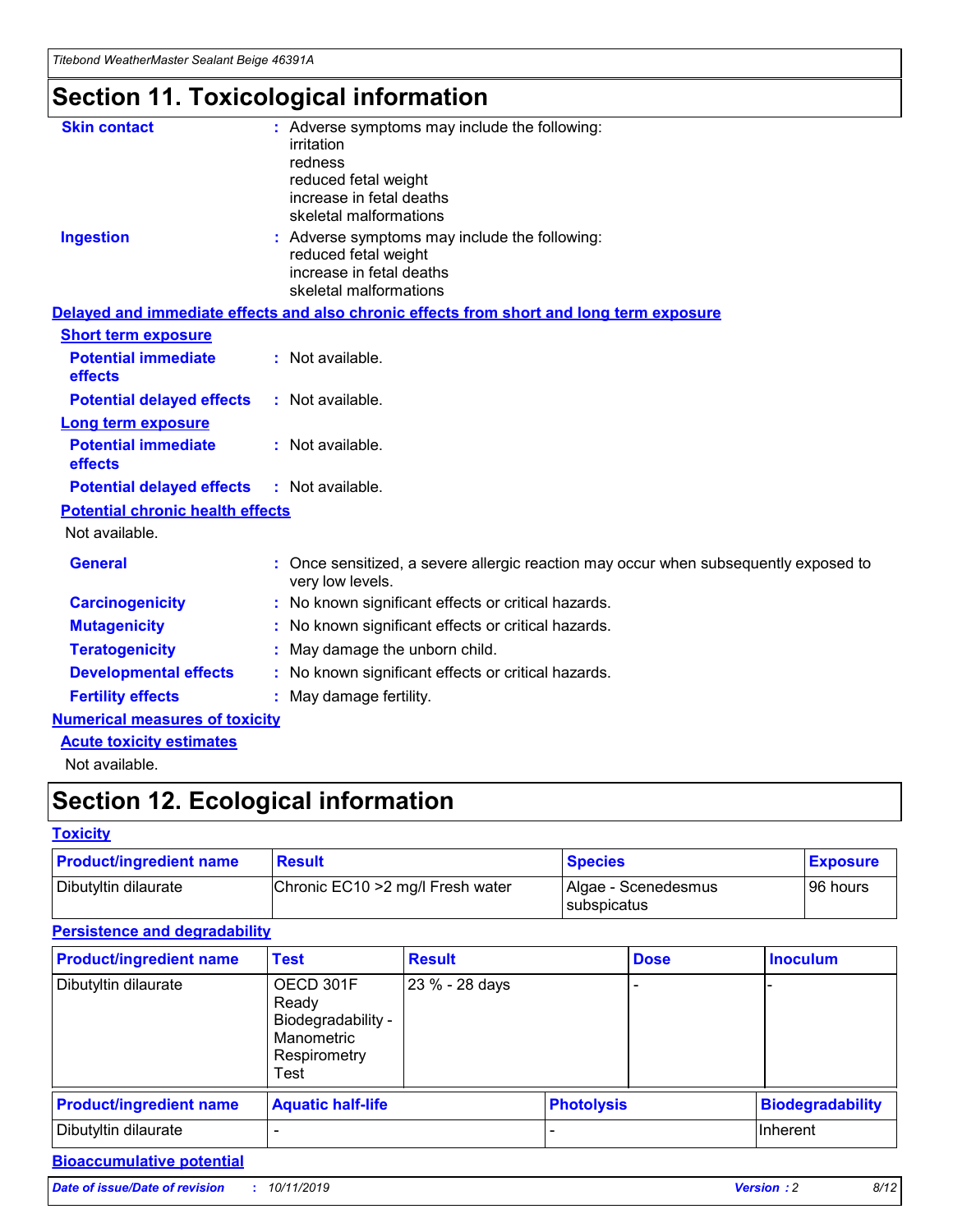# **Section 12. Ecological information**

| <b>Product/ingredient name</b> | $LoaPow$ | <b>BCF</b> | <b>Potential</b> |
|--------------------------------|----------|------------|------------------|
| 3-aminopropyltriethoxysilane   | 1.7      | 3.4        | low              |
| Dibutyltin dilaurate           | 4.44     | 2.91       | low              |

#### **Mobility in soil**

| <i></i>                                                       |                                                     |
|---------------------------------------------------------------|-----------------------------------------------------|
| <b>Soil/water partition</b><br>coefficient (K <sub>oc</sub> ) | : Not available.                                    |
| <b>Other adverse effects</b>                                  | : No known significant effects or critical hazards. |

## **Section 13. Disposal considerations**

**Disposal methods :**

The generation of waste should be avoided or minimized wherever possible. Disposal of this product, solutions and any by-products should at all times comply with the requirements of environmental protection and waste disposal legislation and any regional local authority requirements. Dispose of surplus and non-recyclable products via a licensed waste disposal contractor. Waste should not be disposed of untreated to the sewer unless fully compliant with the requirements of all authorities with jurisdiction. Waste packaging should be recycled. Incineration or landfill should only be considered when recycling is not feasible. This material and its container must be disposed of in a safe way. Care should be taken when handling emptied containers that have not been cleaned or rinsed out. Empty containers or liners may retain some product residues. Avoid dispersal of spilled material and runoff and contact with soil, waterways, drains and sewers.

# **Section 14. Transport information**

|                                      | <b>DOT</b><br><b>Classification</b> | <b>TDG</b><br><b>Classification</b> | <b>Mexico</b><br><b>Classification</b> | <b>ADR/RID</b>               | <b>IMDG</b>    | <b>IATA</b>              |
|--------------------------------------|-------------------------------------|-------------------------------------|----------------------------------------|------------------------------|----------------|--------------------------|
| <b>UN number</b>                     | Not regulated.                      | Not regulated.                      | Not regulated.                         | Not regulated.               | Not regulated. | Not regulated.           |
| <b>UN proper</b><br>shipping name    |                                     |                                     |                                        |                              |                |                          |
| <b>Transport</b><br>hazard class(es) | $\blacksquare$                      | $\overline{\phantom{0}}$            | $\overline{\phantom{a}}$               | $\qquad \qquad \blacksquare$ | $\blacksquare$ | $\overline{\phantom{0}}$ |
| <b>Packing group</b>                 | $\overline{\phantom{a}}$            | -                                   |                                        | -                            |                | -                        |
| <b>Environmental</b><br>hazards      | No.                                 | No.                                 | No.                                    | No.                          | No.            | No.                      |

# **Section 15. Regulatory information**

### **U.S. Federal regulations**

#### **SARA 302/304**

#### **Composition/information on ingredients**

No products were found.

**SARA 304 RQ :** Not applicable.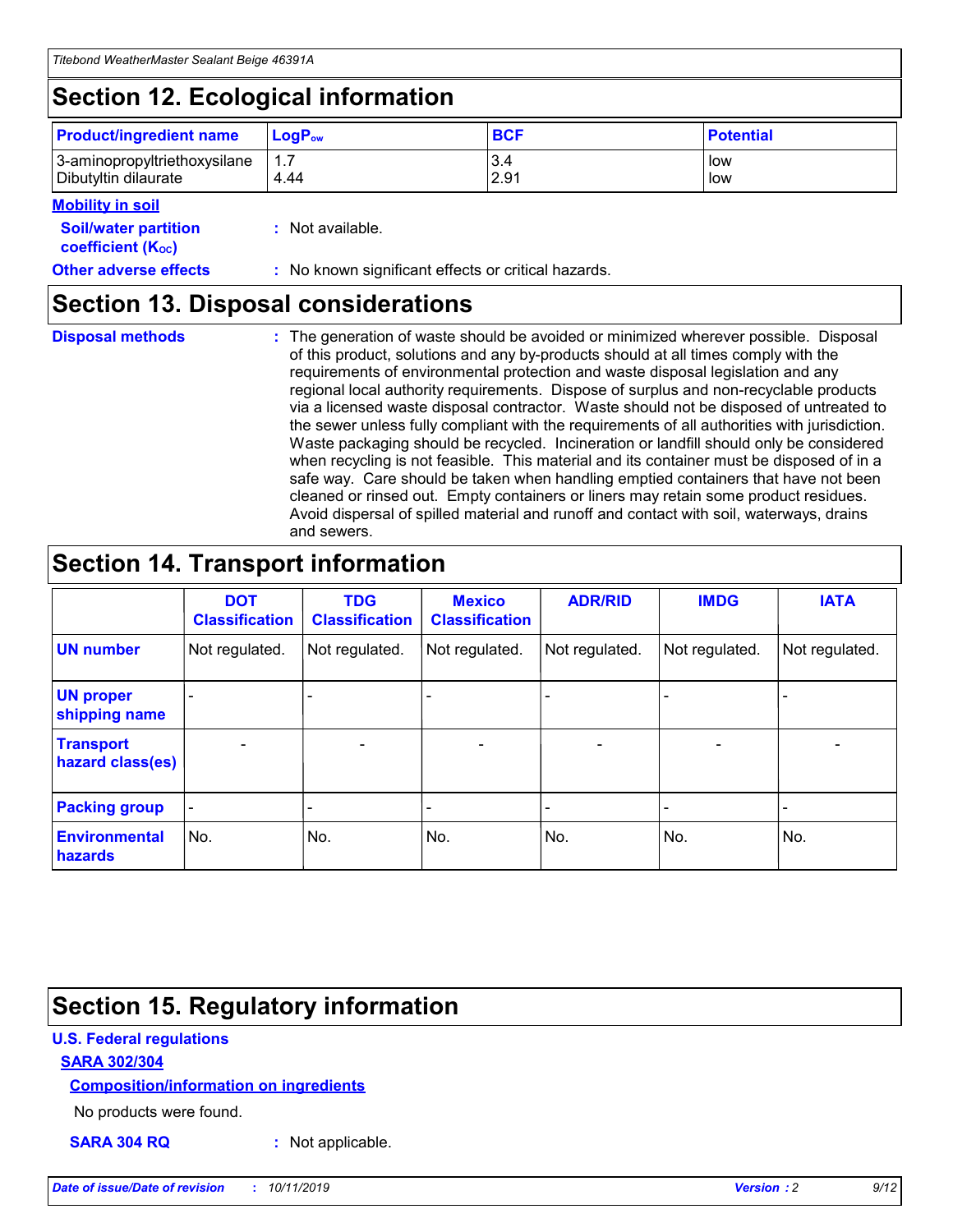# **Section 15. Regulatory information**

#### **SARA 311/312**

**Classification :** EYE IRRITATION - Category 2B SKIN SENSITIZATION - Category 1 TOXIC TO REPRODUCTION (Fertility) - Category 1B TOXIC TO REPRODUCTION (Unborn child) - Category 1B

#### **Composition/information on ingredients**

| <b>Name</b>                  | $\frac{9}{6}$ | <b>Classification</b>                                                                                            |
|------------------------------|---------------|------------------------------------------------------------------------------------------------------------------|
| 3-aminopropyltriethoxysilane | $\leq$ 3      | <b>FLAMMABLE LIQUIDS - Category 4</b><br><b>ACUTE TOXICITY (oral) - Category 4</b>                               |
|                              |               | SKIN IRRITATION - Category 2<br>EYE IRRITATION - Category 2A                                                     |
| Dibutyltin dilaurate         | ≤0.3          | ACUTE TOXICITY (oral) - Category 3<br>SKIN CORROSION - Category 1C                                               |
|                              |               | SERIOUS EYE DAMAGE - Category 1<br>SKIN SENSITIZATION - Category 1<br><b>GERM CELL MUTAGENICITY - Category 2</b> |
|                              |               | TOXIC TO REPRODUCTION (Fertility) - Category 1B<br>TOXIC TO REPRODUCTION (Unborn child) - Category 1B            |
|                              |               | SPECIFIC TARGET ORGAN TOXICITY (REPEATED<br>EXPOSURE) (respiratory system) - Category 1                          |

#### **State regulations**

| <b>Massachusetts</b> | : None of the components are listed. |
|----------------------|--------------------------------------|
| <b>New York</b>      | : None of the components are listed. |
| <b>New Jersey</b>    | : None of the components are listed. |
| <b>Pennsylvania</b>  | : None of the components are listed. |

#### **California Prop. 65**

**A** WARNING: This product can expose you to methanol, which is known to the State of California to cause birth defects or other reproductive harm. For more information go to www.P65Warnings.ca.gov.

| <b>Ingredient name</b> | No significant risk Maximum<br>level | acceptable dosage<br>level |
|------------------------|--------------------------------------|----------------------------|
| methanol               |                                      | Yes.                       |

#### **International regulations**

**Chemical Weapon Convention List Schedules I, II & III Chemicals** Not listed.

#### **Montreal Protocol**

Not listed.

#### **Stockholm Convention on Persistent Organic Pollutants**

Not listed.

### **UNECE Aarhus Protocol on POPs and Heavy Metals**

Not listed.

#### **Inventory list**

## **China :** All components are listed or exempted.

#### **United States TSCA 8(b) inventory :** All components are active or exempted.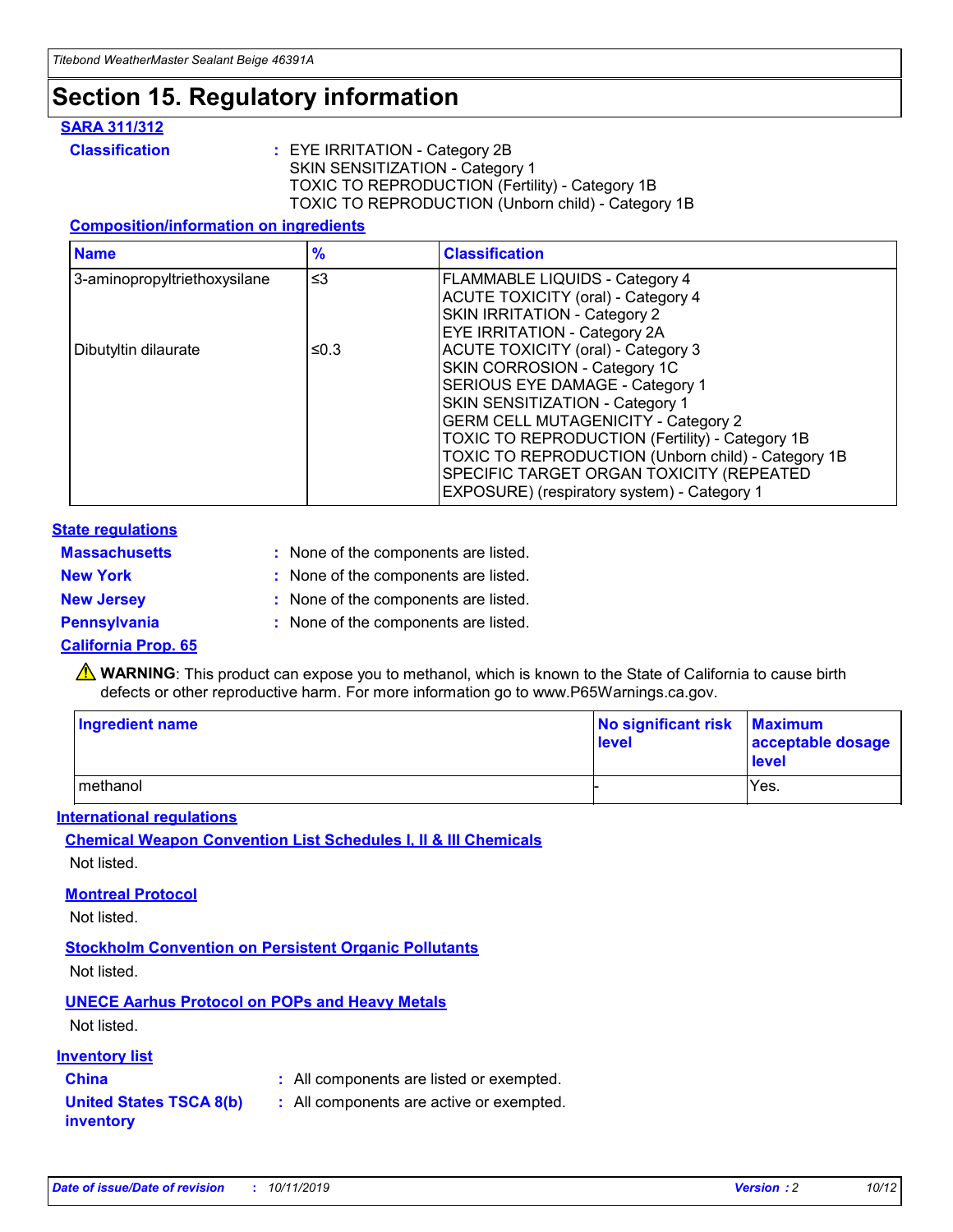# **Section 16. Other information**

**Hazardous Material Information System (U.S.A.)**



**Caution: HMIS® ratings are based on a 0-4 rating scale, with 0 representing minimal hazards or risks, and 4 representing significant hazards or risks. Although HMIS® ratings and the associated label are not required on SDSs or products leaving a facility under 29 CFR 1910.1200, the preparer may choose to provide them. HMIS® ratings are to be used with a fully implemented HMIS® program. HMIS® is a registered trademark and service mark of the American Coatings Association, Inc.**

**The customer is responsible for determining the PPE code for this material. For more information on HMIS® Personal Protective Equipment (PPE) codes, consult the HMIS® Implementation Manual.**

#### **National Fire Protection Association (U.S.A.)**



**Reprinted with permission from NFPA 704-2001, Identification of the Hazards of Materials for Emergency Response Copyright ©1997, National Fire Protection Association, Quincy, MA 02269. This reprinted material is not the complete and official position of the National Fire Protection Association, on the referenced subject which is represented only by the standard in its entirety.**

**Copyright ©2001, National Fire Protection Association, Quincy, MA 02269. This warning system is intended to be interpreted and applied only by properly trained individuals to identify fire, health and reactivity hazards of chemicals. The user is referred to certain limited number of chemicals with recommended classifications in NFPA 49 and NFPA 325, which would be used as a guideline only. Whether the chemicals are classified by NFPA or not, anyone using the 704 systems to classify chemicals does so at their own risk.**

**Procedure used to derive the classification**

| <b>Classification</b>                                                                                                                                                    |                                                                                                                                                  | <b>Justification</b>                                                                                                                                                                                                                                                                                                                                                                                                 |  |
|--------------------------------------------------------------------------------------------------------------------------------------------------------------------------|--------------------------------------------------------------------------------------------------------------------------------------------------|----------------------------------------------------------------------------------------------------------------------------------------------------------------------------------------------------------------------------------------------------------------------------------------------------------------------------------------------------------------------------------------------------------------------|--|
| EYE IRRITATION - Category 2B<br>SKIN SENSITIZATION - Category 1<br>TOXIC TO REPRODUCTION (Fertility) - Category 1B<br>TOXIC TO REPRODUCTION (Unborn child) - Category 1B |                                                                                                                                                  | Expert judgment<br>Expert judgment<br>Expert judgment<br>Expert judgment                                                                                                                                                                                                                                                                                                                                             |  |
| <b>History</b>                                                                                                                                                           |                                                                                                                                                  |                                                                                                                                                                                                                                                                                                                                                                                                                      |  |
| Date of printing                                                                                                                                                         | : 4/22/2022                                                                                                                                      |                                                                                                                                                                                                                                                                                                                                                                                                                      |  |
| Date of issue/Date of<br>revision                                                                                                                                        | : 10/11/2019                                                                                                                                     |                                                                                                                                                                                                                                                                                                                                                                                                                      |  |
| Date of previous issue                                                                                                                                                   | : 10/16/2020                                                                                                                                     |                                                                                                                                                                                                                                                                                                                                                                                                                      |  |
| <b>Version</b>                                                                                                                                                           | $\therefore$ 2                                                                                                                                   |                                                                                                                                                                                                                                                                                                                                                                                                                      |  |
| <b>Key to abbreviations</b>                                                                                                                                              | $\therefore$ ATE = Acute Toxicity Estimate<br><b>BCF</b> = Bioconcentration Factor<br>IBC = Intermediate Bulk Container<br>$UN = United Nations$ | GHS = Globally Harmonized System of Classification and Labelling of Chemicals<br>IATA = International Air Transport Association<br><b>IMDG = International Maritime Dangerous Goods</b><br>LogPow = logarithm of the octanol/water partition coefficient<br>MARPOL = International Convention for the Prevention of Pollution From Ships, 1973<br>as modified by the Protocol of 1978. ("Marpol" = marine pollution) |  |